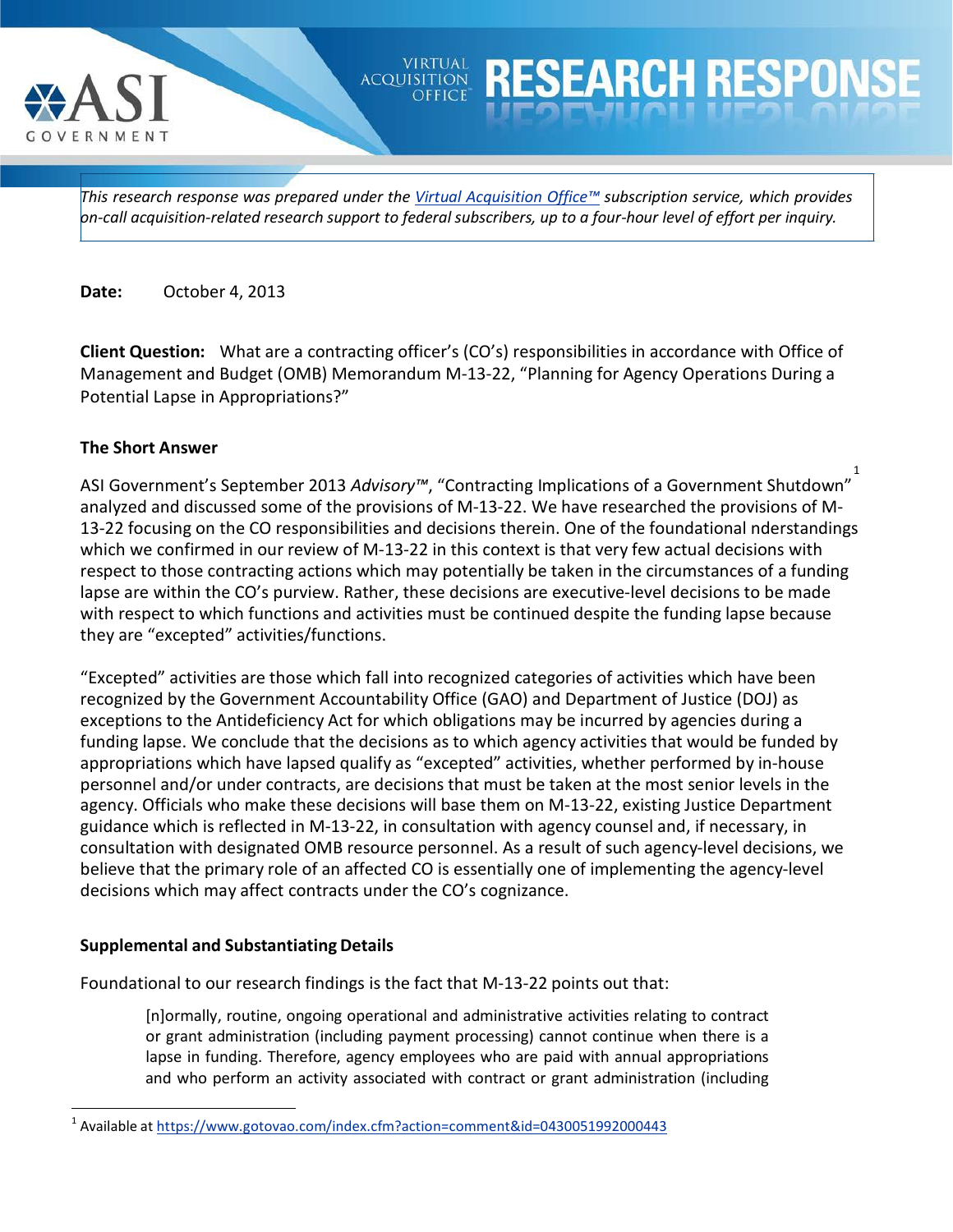oversight, inspection, payment, or accounting) should generally not continue work during a funding hiatus. (*p. 3, Attachment 1, 2nd paragraph*)

This general unavailability of contract administrative personnel, including the CO, is emphasized throughout the M-13-22 attachments as meaning that such employees, who are in almost all cases paid out of lapsed annual appropriations, are to be furloughed except for those who are working on contracts for "excepted" activities – and only for the period of time required to perform such efforts.

As reflected in M-13-22, Attachment 1, Part I.A, the "excepted" activities or functions for which an agency may incur obligations despite a lapse in the appropriations which ordinarily fund them are summarized as follows:

- 1) A statute or other legal requirement expressly authorizes an agency to obligate funds in advance of appropriations.
- 2) The function addresses emergency circumstances, such that the suspension of the function would imminently threaten the safety of human life or the protection of property.
- 3) The function is necessary to the discharge of the President's constitutional duties and powers (e.g., Commander-in-Chief or conducting foreign relations).

M-13-22 Attachment 1, Part I.A, further describes DOJ explanations of the emergency circumstances exception as requiring both of two conditions to be present:

(a) a reasonable and articulable connection between the obligation (in this case, involving a contract or grant) and the safety of life or the protection of property, and

(b) some reasonable likelihood that either the safety of life or the protection of property would be compromised in some significant degree by failure to carry out the function in question -- and that the threat to life or property can be reasonably said to be near at hand and demanding of immediate response.

As the Antideficiency Act states, the emergency exception docs not authorize the continuation of ongoing, regular functions of government, the suspension of which would not imminently threaten the safety of human life or the protection of property.

In addition, M-13-22 Attachment 1, Part I.B, notes that GAO and DOJ recognize the Antideficiency Act permits obligations to be incurred for "[a]ctivitiesthat an agency must continue, in the absence of appropriations, because their continuation is 'necessarily implied' from the authorized continuation of the foregoing activities."

The efforts of agency contracting and contract administration/oversight related employeesin the performance of their functions with respect to "excepted" activities being performed under contracts are considered to be "necessarily implied" activities. DOJ's amplification on this characterization, per M-13-22 Attachment 1, Part I.B, can be synopsized as: (1) "orderly shutdown" - must be very limited in duration as explained in Attachment 2, Part B; (2) Antideficiency Act "excepted activities;" and (3) activities which have been "Congressionally authorized and funded."

The foregoing exceptions to the incurrence of obligations despite an appropriations lapse do not mean that any payments – to employees or to contractors – should be made until after funds have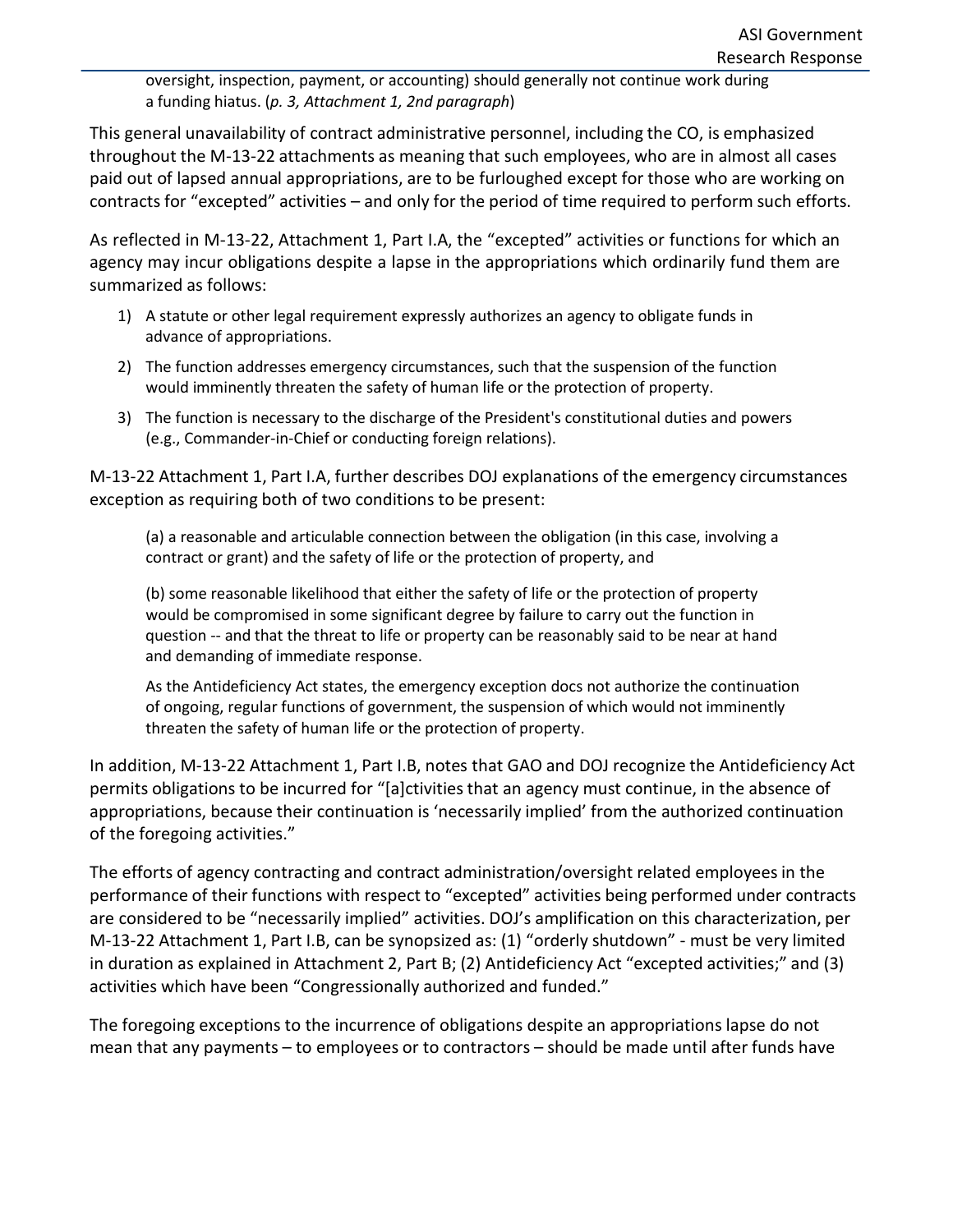been appropriated via either continuing resolution or regular appropriation act(s). The only cases in which contractors may receive payments are when "the agency's failure to make the payment- during the funding lapse itself would result in an imminent threat to life or property, or would critically impair the President's constitutional functions, or would prevent or significantly damage the execution of a congressionally authorized and funded function." (M-13-22, Attachment 1, Part C.)

Once agency leadership has made determinations of activities and functions constitute "excepted" activities, COs will have been excepted from furlough for the purpose of enabling contractor performance of specifically identified "excepted" activities. CO activities and decisions, as outlined in M-13-22, which are required to enabling such contractor efforts are outlined in Table 1.

|              | <b>Situation</b>                                                                                                                                     | <b>Personnel Factors</b>                                                                                                                                                                              | CO Decision Conditions / • Action                                                                                                                                                                                                                                                                                                     |
|--------------|------------------------------------------------------------------------------------------------------------------------------------------------------|-------------------------------------------------------------------------------------------------------------------------------------------------------------------------------------------------------|---------------------------------------------------------------------------------------------------------------------------------------------------------------------------------------------------------------------------------------------------------------------------------------------------------------------------------------|
| $\mathbf{1}$ | Contract action-<br>w/ obligation of<br>lapsed funds for<br>excepted activities<br>as determined by<br>agency<br>*M-13-22: Att. 1,<br>@ II.A, Q&A1-4 | Personnel are available<br>for administrative,<br>supervisory, or support<br>activities - except that<br>invoices and billings may<br>not be processed for<br>payment<br>*M-13-22: Att. 1, @<br>I.A&B | Contract actions - including new awards, option exercises, etc. should be<br>processed as usual EXCEPT that FAR 52.232-18, Availability of Funds clause<br>or adaptation must be included.<br>CO determines if standard FAR clause is sufficient or adaptation<br>(developed in coordination with agency counsel) should be included. |
| 2            | Contract action -<br>w/ obligation of<br>lapsed funds for<br>non-excepted<br>activities<br>*M-13-22: Att. 1,<br>@ II.A, Q&A1                         | Personnel are<br>unavailable for<br>administrative,<br>supervisory, or support<br>activities - including CO<br>who would make award<br>*M-13-22: Att. 1, 2 <sup>nd</sup><br>paragraph                 | No action permitted.                                                                                                                                                                                                                                                                                                                  |
| 3            | Existing, fully                                                                                                                                      | Personnel are                                                                                                                                                                                         | Does the nature of the contracted activity require routine feedback or                                                                                                                                                                                                                                                                |
|              | funded contracts<br>(non-severable                                                                                                                   | unavailable for<br>administrative,                                                                                                                                                                    | milestone-specific guidance from government POCs to be continued?                                                                                                                                                                                                                                                                     |
|              | requirement or                                                                                                                                       | supervisory, or support                                                                                                                                                                               | No - e.g., contract is for a study which does not require in-process                                                                                                                                                                                                                                                                  |
|              | multiple-year/no-<br>year funding) -<br>non-excepted                                                                                                 | activities - including<br>payment processing, but<br>with the possible                                                                                                                                | government feedback and technical input (periodic progress reports may be<br>required but government response is not required prior to continuation of<br>contractor efforts)                                                                                                                                                         |
|              | activities<br>performed offsite<br>of any federal<br>location<br>*M-13-22: Att. 1,                                                                   | exception, if authorized<br>@ agency level (& by<br>OMB if in excess of 3-4<br>hours), of the exception<br>from furloughing                                                                           | No action required - recommend that, as an 'excepted' shut-down<br>activity the contractor be advised that contract administration<br>functions, including processing of payments will not be available until<br>funds have been made available                                                                                       |
|              | @ II.B, Q&A5-6                                                                                                                                       | personnel to perform<br>shut down activities<br>*M-13-22: Att. 1, $2^{nd}$<br>para. & @ II.B, Q&A5-6<br>Att. 2, Q&A8                                                                                  | Yes - e.g., contract explicitly requires interim progress reporting and<br>feedback is required for the contractor to continue performance<br>Contract performance should be stopped - effort to issue Stop Work<br>Order (SWO) per FAR 42.1302 should qualify as an 'excepted' shut-down<br>activity                                 |

## **Table 1 – Contracting Officer Decisions and Actions under Funding Lapse**